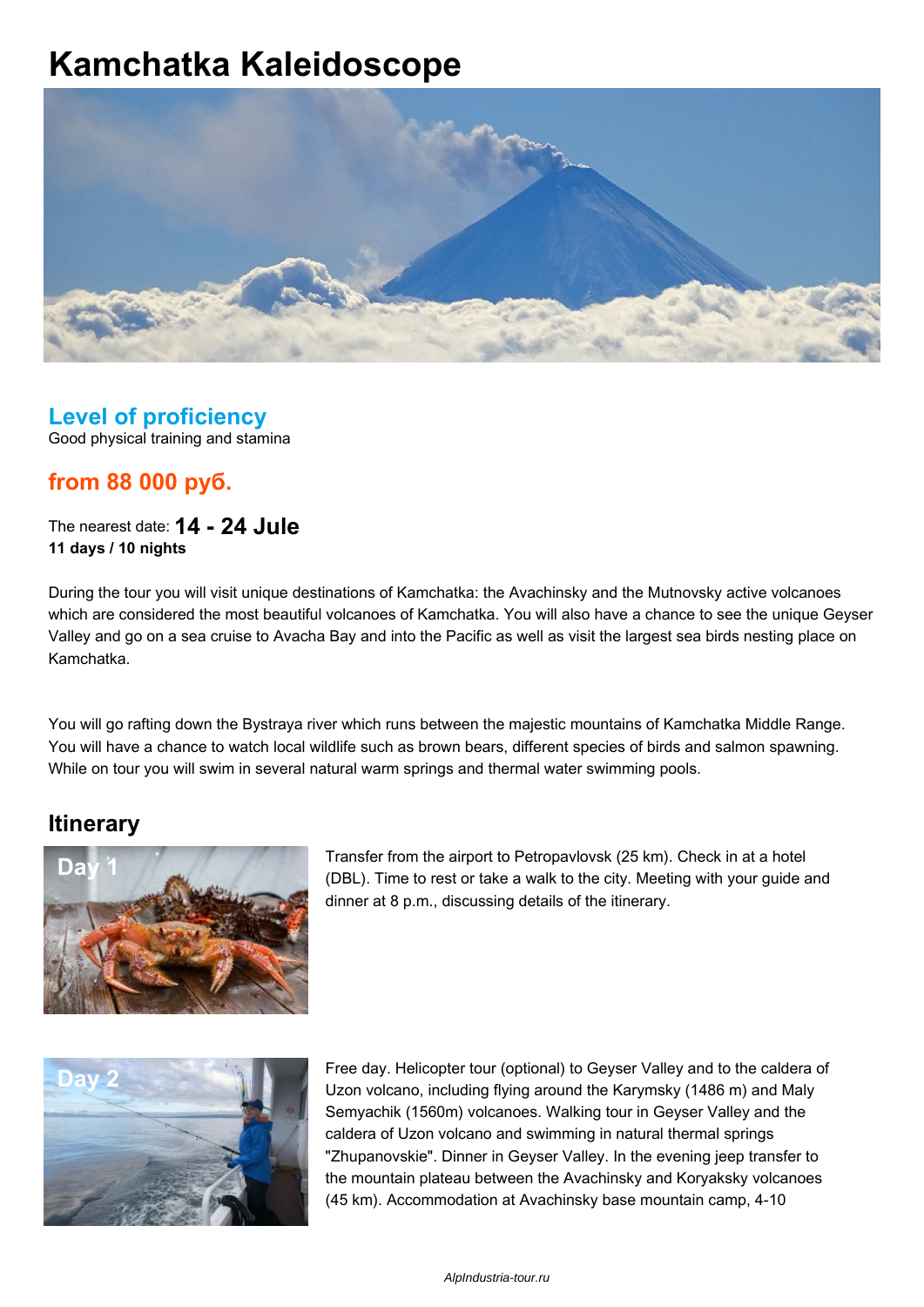participants per cabin.



Ascent of Avachinsky volcano (2749 m). Climbing up for 6-8 hours, climbing down for 2-3 hours. Time to rest in the camp after the ascent. Russian steam bath available on request.



**Day 4** Walking tour to the Verblyud ("Camel") mountain and along the spurs of the Koryaksky volcano. Multiple photo sites for taking pictures of mountain landscapes, alpine flowers and a colony of ground squirrels. After lunch jeep transfer to Petropavlovsk. Check in at the hotel, time to rest or walk around the city.



**Day 5** Motor car transfer to the Bystraya river (120 km). Start of rafting down the river (using air rafts). The river runs between majestic mountains of the Kamchatka Middle range, its rapids are quite safe even for beginners. But what's most important, guests will have a unique chance to encounter local nature untouched by civilization. Dinner by the camp fire with traditional Russian fish soup. Overnight sleep in tents.



Rafting continues with passing two rapids. On the way guests will have a chance to go fishing, pick mushrooms and berries, watch seagulls and wild ducks, and with a bit of luck see a bear or a sea eagle. It all makes rafting down the river an exciting adventure. Overnight sleep in tents.



**Day 7** End of rafting with passing one rapid. Jeep transfer to Petropavlovsk (180 km). Check in at hotel, time to rest.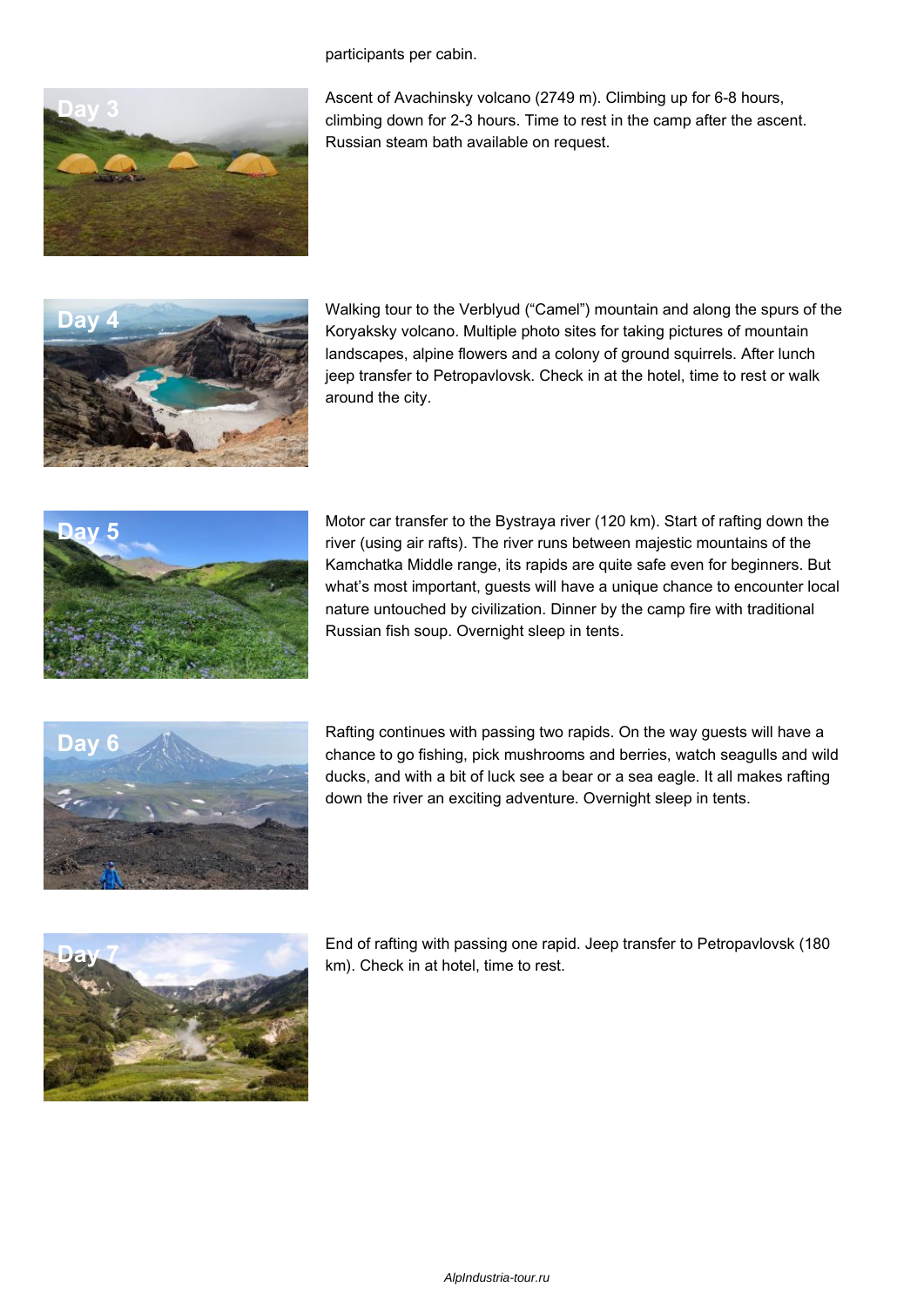

Motor boat cruise to Avacha Bay (5-6 hours). Tour to Babushkin Kamen<br>
"Cannouls and Islands ("These Prothers") islands with the income ("Granny's rock") and Tri Brata ("Three Brothers") islands with their sea birds nesting places. Cruise into the Pacific up to Starichkov Island. Jeep transfer across the Vilyuchinsky and Gorely volcanoes plateau to Mutnovsky volcano area. Setting up a camp, overnight sleep in tents.



**Day 9 Ascent of Mutnovsky volcano crater (2323 m). Tour round the active** fumaroles, mud siphons and the mountain lake. The crater of Mutnovsky volcano is one of the most colorful volcanic phenomena on Kamchatka. The deep and wide crater cavity is surrounded by steep walls, there are glittering glaciers broken by deep cracks and holes of boiling fumaroles inside it (duration of climbing is about 6-10 hours). Overnight sleep in tents.



**Day 10 Ascent of Gorely Volcano (1829 m), walk along lava streams and slag collaboration of Column 2** fields, tour round 3 craters and their lakes (duration is 5-6 hours). In the evening transfer to the tourist camp in Paratunka resort area. Check in at the camp, swimming in thermal water pool.



Breakfast. Visiting fish market and souvenir stores. Transfer to the airport.

#### **Documents required**

International passport and visa

#### **Price includes**

Full board throughout the tour Guide service throughout the tour Accommodation at a hotel and at the tourist camp Rent of basic equipment (tents, dishes, rafts etc) Transfers (bus, jeep) Sea cruise

#### **Price does not include**

Flight to Kamchatka Optional tours (Geyser Valley and Sea cruise)